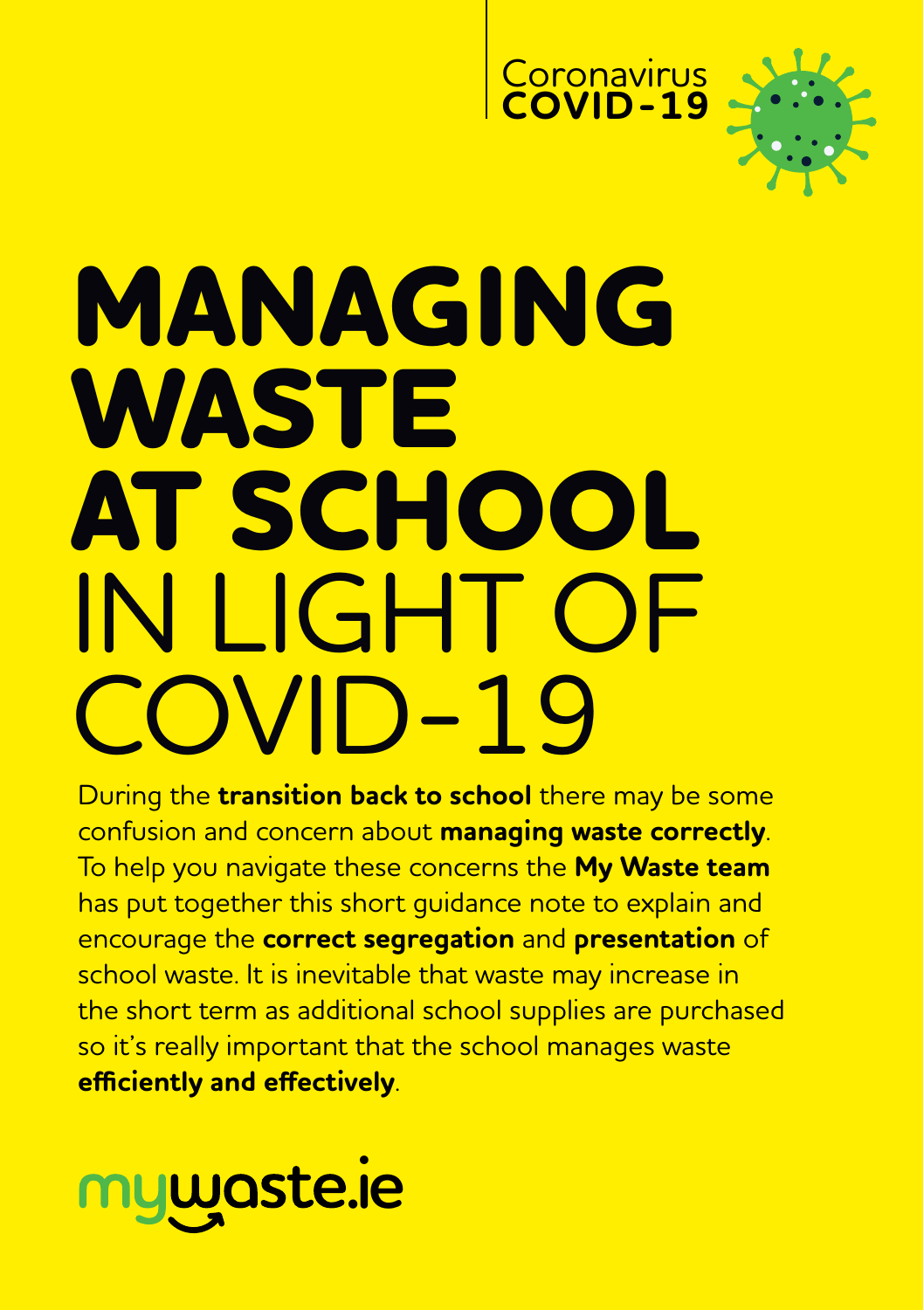



### **RECYCLING:**

**Recycling of waste should still be promoted and encouraged with all students and staff. Remember the following wastes are all suitable for recycling:**

- · All Cardboard.
- · All Paper coloured, printed, books, catalogues, envelopes etc.
- $\overline{R}\$ iqid plastics all pots, tubs, trays & bottles.
- · Tin and aluminium cans.
- · Tetra packs.

All items should be placed **Clean, Dry and Loose** in the Recycling bin.

Don't forget to use your school battery box to recycle batteries.

### **FOOD WASTE:**

**Most schools are provided with a separate food waste collection service by their waste contractor. All food waste generated on the school premises should be separated by staff and students. This includes:**

- · Fruit & fruit peelings.
- · Left overs such as sandwiches and cooked lunches.
- · Bread, buns, pastries.
- Tea bags & coffee grounds.
- · Milk.
- **Small quantities of kitchen roll.**
- · Compostable packaging such as sandwich boxes and coffee cups that are certified compostable.

We encourage the use of liners to keep food waste caddies or bins clean and odour free. There is a wide variety of paper or bio-plastic liners available, some supplied directly by the waste contractor. To ensure the liner is suitable make sure it carries the Standard EN 13242 or the Cre certification logo:



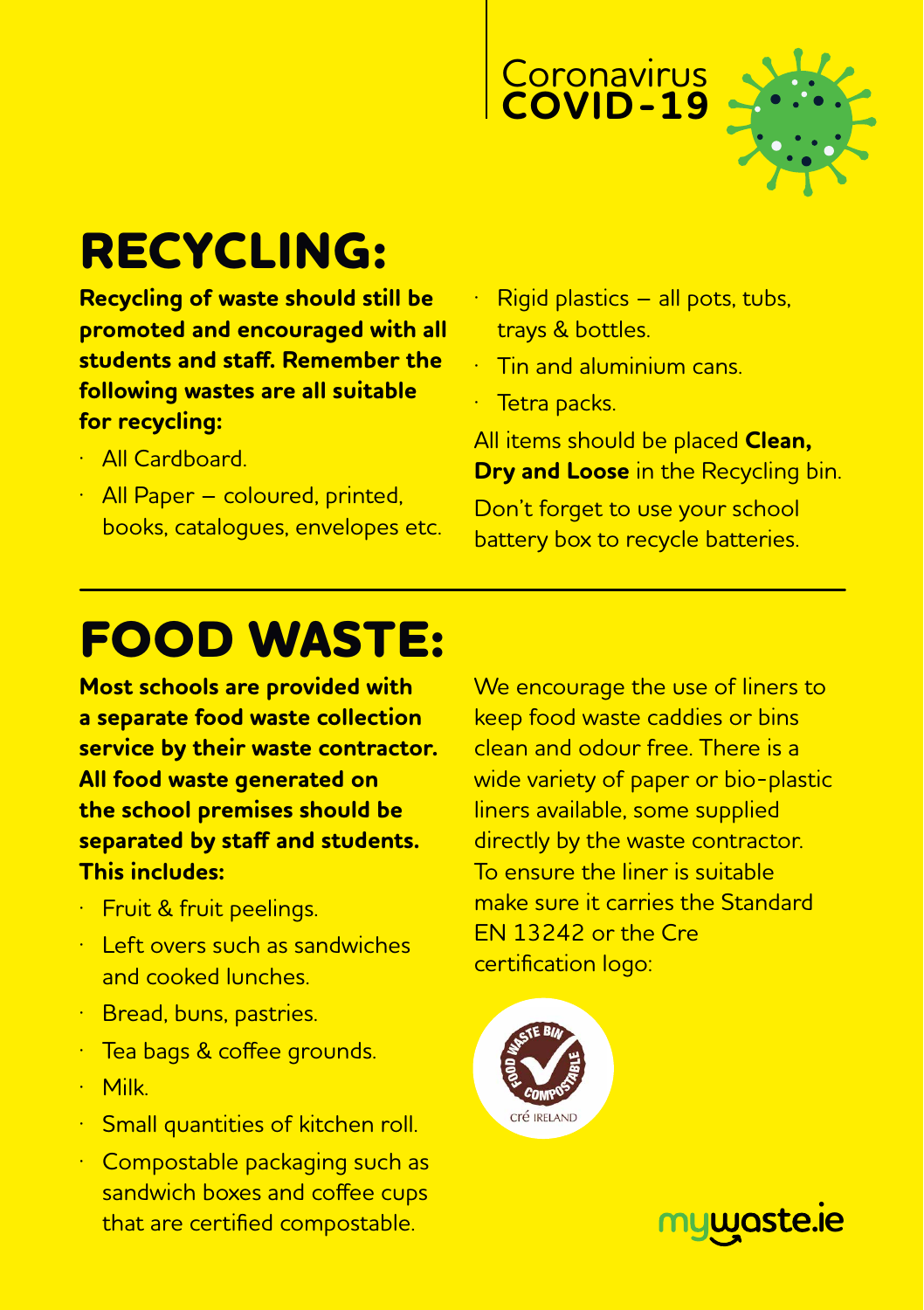



### **SINGLE USE ITEMS:**

**Ireland had improved enormously in addressing awareness about and consumption of single use items. However concerns about the spread of Covid-19 has led to an increase in packaging such as plastic film to cover food and disposable cups have become the norm again.** In a school setting it is still possible to discourage the consumption of single use items. Students and staff should be encouraged to avoid

- Disposable or single use face masks;
- · Food & beverage packaging such as disposable coffee cups & sandwich wrappers;
- Single use plastic bottles;
- Single serve condiments such as butter, jam, ketchup & sugar. Instead lunch boxes, reusable bottles and cups should be used.

# **WASTE:**

**It is inevitable that schools will also produce some waste that cannot be recycled or converted into compost.** The amount of waste generated may increase in the short term especially as PPE such as gloves, disposable masks, wipes and plastic aprons will need to be placed in the general waste bin.

Where possible schools should use paper towels and disinfectant sprays rather than wipes. Wipes contain

plastic and must be disposed of in the general waste bin and never flushed down the toilet. Wet paper towels should also be disposed of in the general waste bin. Small quantities of paper towel used for wiping up after food can be placed in the food waste bin.

Where possible try to purchase recycled paper towels and toilet paper.